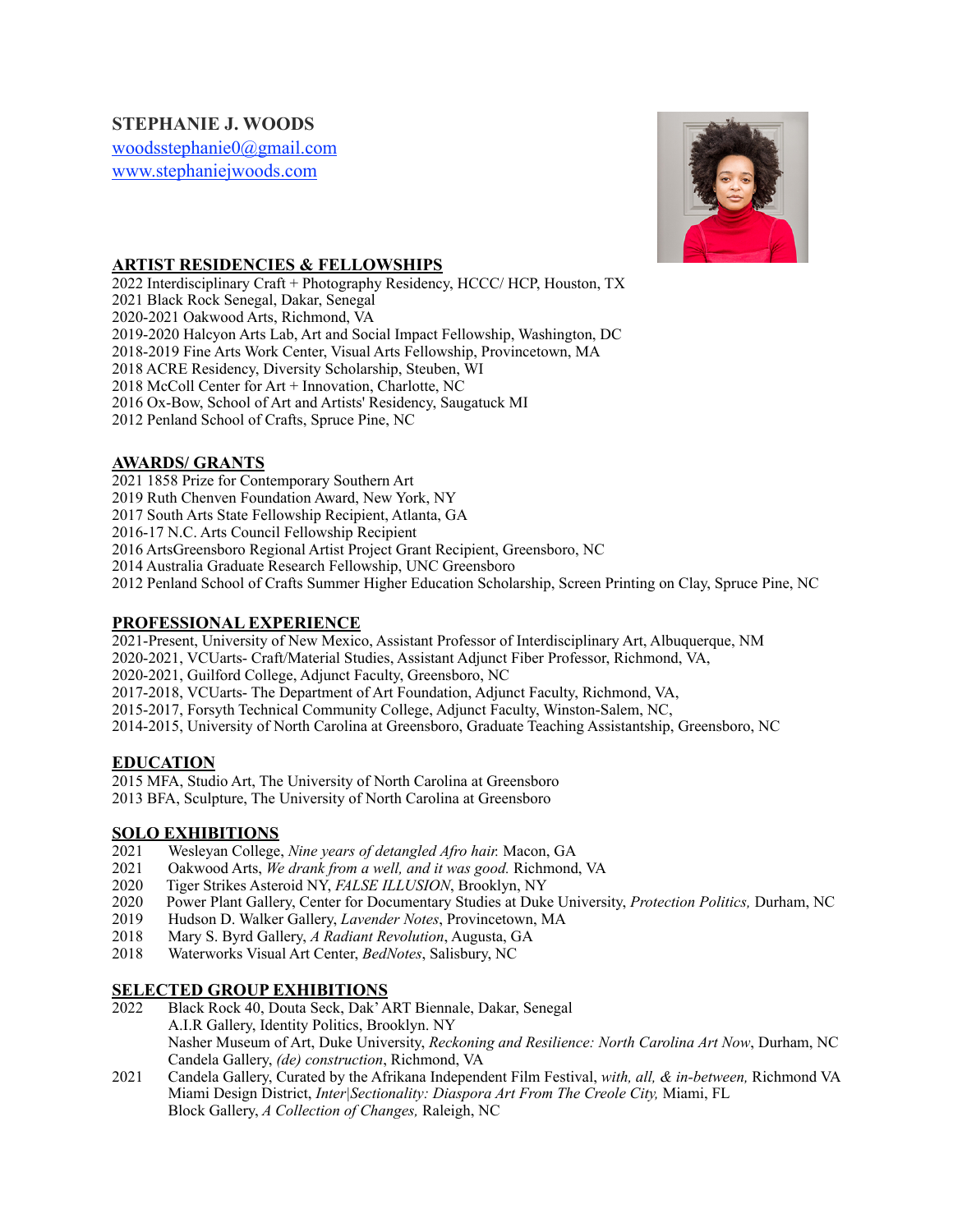Harvey B, Gantt Center for African American Arts+ Culture, *Visual Vanguard: An Exhibition of Contemporary Black Carolina Artists*, Charlotte, NC

- 2020 Smack Mellon, *Bound up together: On the 100th Anniversary of the 19th Amendment*, Brooklyn, NY 1708 Gallery, *InLight 2020: Safety and Accountability*, Richmond, VA Harvey B. Gantt Center for African American Arts + Culture, *Inter|Sectionality: Diaspora Art From The Creole City,* Charlotte, NC Hyde Park Art Center, *Artist Run Chicago 2.0, At, For, By, Of, About - ACRE*, Chicago, IL C24 Gallery, *Weighing In: An Exhibition Inspired by Black Lives Matter*, New York, NY Candela Gallery, *UNBOUND9!*, Richmond, VA CAM Raleigh, *2020 North Carolina Annual Artists Exhibition*, Raleigh, NC The Arts Council of Fayetteville, *TROUBLESOME PRESENCE*, Fayetteville, NC
- 2019 Mint Museum Uptown, *COINED IN THE SOUTH*, Charlotte, NC ACRE Projects, *Disrupting Domestic*, Chicago, IL Halcyon Arts Lab, *Foreword*, Washington, DC Double Exposure: *Investigative Film Festival & Symposium*, Washington, DC C24 Gallery, *Pool Party*, New York, NY Candela Gallery, *SOLSTICE*, Richmond, VA Diggs Gallery, *UKNOWHOWWEDU*, Winston Salem, NC VAE Raleigh, *Black On Black V3*, Raleigh, NC Provincetown Art Association and Museum, *2018-2019 Visual Arts Fellows at PAAM*, Provincetown, MA
- 2018 Harvey B. Gantt Center for African American Arts + Culture, *Relax.Relate.Release*, Pop Up Exhibition, Charlotte, NC McColl Center for Art + Innovation, *Artists' Residency Exhibition*, Charlotte, NC The New Gallery of Modern Art, *Black Blooded*, Charlotte, NC Cameron Art Museum, *NC Arts Council Artist Fellowship 2017 Award Exhibition*, Wilmington, NC
- 2017 Goodyear Arts, *Wet Paint*, Charlotte, NC
- **Current Elements Satellite Show, Richmond, VA**
- 2015 Field Projects, *Show #28: Impossible Geometries*, New York, NY Milton Rhodes Center for the Arts: Womble Carlyle Gallery, *ANWS Present Tense*, Winston-Salem, NC Southfirst Gallery, *After "The Girl Made of Butter,"* Brooklyn, NY Weatherspoon Art Museum, *MFA Thesis Exhibition*, Greensboro, NC Old Brewery, *Todo Bajo Control/ Vernal Equinox*, Providence, RI

#### **SELECTED PUBLICATIONS**

["Lenscratch,"](http://lenscratch.com/2022/05/stephanie-j-woods/) Greg Banks, INTERDISCIPLINARY APPROACHES IN PHOTOGRAPHY: STEPHANIE J. WOODS, May, 16th, 2022, ["DailyLobo.com,"](https://www.dailylobo.com/article/2022/02/unm-professor-artist-amplifies-need-for-black-representation) Megan Gleason, UNM Professor, artist amplifies need for Black representation, Feb, 1, 2022 ["BOMB MAGAZINE,"](https://bombmagazine.org/articles/protection-and-resistance-stephanie-j-woods-interviewed/) *Protection and Resistance:* Stephanie J. Woods Interviewed by Hallie McNeill, November 23, 2020

["ART PAPERS 43.04,](https://www.artpapers.org/art-of-the-new-civil-rights-era/)"*Art of the New Civil Rights Era*, Spring 2020

[Style Weekly,](https://m.styleweekly.com/richmond/lights-in-the-dark/Content?oid=16729358) Newton, Karen, *Lights in the Dark*, November, 3rd, 2020

[Social Distancing Studio Visit w/ Caroline Kipp,](http://carolinekipp.com/social-distancing-studio-visits/2020/10/13/stephanie-j-woods) Curator of Contemporary Art, The Textile Museum, Washington DC, October 13, 2020

["Outback Arthouse",](http://www.outbackarthouse.com/stephanie-j-woods.html) *Virtual Studio Visit*, August 2020

["Boston Art Review."](http://bostonartreview.com/reviews/stephanie-woods-lavender-notes-provincetown/) Neal, Laura, *Poetic Response: Stephanie Woods' Art Challenges Racial Perception and Performance*, February, 4, 2019

["The Charlotte Post."](http://www.thecharlottepost.com/news/2019/10/10/arts-and-entertainment/stephanie-j.-woods-exhibit-shines-in-coined-in-the-south-showcase/) Mahoney, Ashley, *Stephanie J. Woods exhibit shines in 'Coined in the South' showcase*, October, 10, 2019

["The Charlotte Observer."](https://www.charlotteobserver.com/entertainment/arts-culture/article213157799.html) Wright, Emiene, *BLACK BLOODED*': An exhibition that's 'undeniably, unapologetically black, June, 14, 2018

["Burnaway"](http://burnaway.org/feature/southern-prize-spotlight-stephanie-j-woods-north-carolina/) *Southern Prize Spotlight: Stephanie J. Woods of North Carolina*, July, 8th, 2017

["The Charlotte Observer."](http://www.charlotteobserver.com/entertainment/arts-culture/article124826694.html) Trenning Lynn, s*alt, clay, weaving - and \$10K*, January, 8, 2017